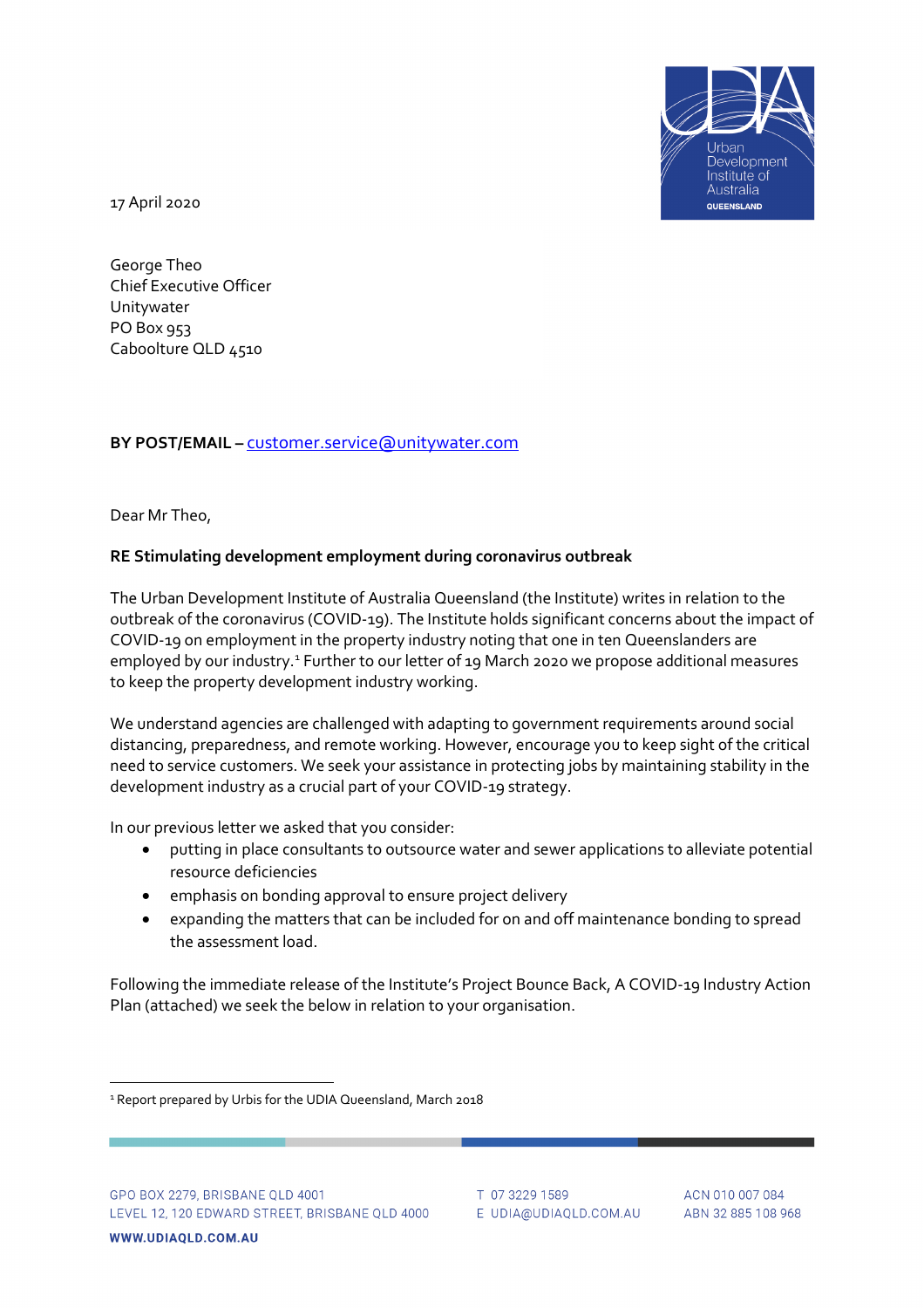## Halving all development related fees

This reduction in costs would allow the industry to keep applications rolling, thereby creating a pipeline of project work ready for economic recovery and jobs creation. It would also reduce the financial burden for projects at a critical time and assist directly with retaining their workforce.

#### Stay open for business

Put in place appropriate and safe arrangements to ensure adequate resourcing for development applications as well as water and sewer applications.

## Process plan sealing and bonding applications faster

Many projects across the State are currently at this critical stage, with the project at 'peak' debt and awaiting final processing of plan sealing and release of bonds. Delays to this process will be catastrophic for industry cash flow and our ability to sustain employment. We encourage utilities to speed up their processes ahead of statutory timeframes during this period so as to save jobs.

#### Expand the matters that can be included for on and off maintenance bonding to spread the assessment load

By expanding the range of items that can be included for on and off maintenance bonding, utilities can free up resources and make them available for other critical roles such as assessing development applications which will support projects and industry jobs.

## Focus on refunds for trunk infrastructure

Cash flow has never been more important to saving jobs. Utilities should quickly work through any backlog of refunds owing to developers, and process payments urgently. If resourcing is constrained, utilities should outsource the verification of claims to consultants to ensure urgent resolution and payment.

## Ensure all inspections continue

Utilities need to commit to all inspections continuing whilst ensuring appropriate arrangements are put in place to achieve social distancing.

#### Delay payment of Infrastructure Charges until the sale and settlement of land

Once the initial phase of COVID-19 is resolved, delaying the payment of Infrastructure Charges until the sale and settlement of land would give development businesses better cash flow management. The option to delay payment in specific circumstances already exists in some local government areas including Toowoomba and the Fraser Coast. This approach can prove to be a very effective means of maintaining jobs and stimulating local economic activity.

#### Halving the time taken to process applications

The Institute would also like to seek a halving in the time taken to process applications. The number of applications you receive will likely reduce shortly, creating the opportunity for staff to move through workload more quickly. This represents an opportunity to use the reduction of incoming applications to halve the time taken in processing of applications.

# Conclusion

We reiterate the importance of taking action to keep the property development industry moving to safeguard jobs, enable a bounce back of activity, and minimise damage to the state's economy as much as possible. We earnestly seek your engagement on these matters to achieve these ends.